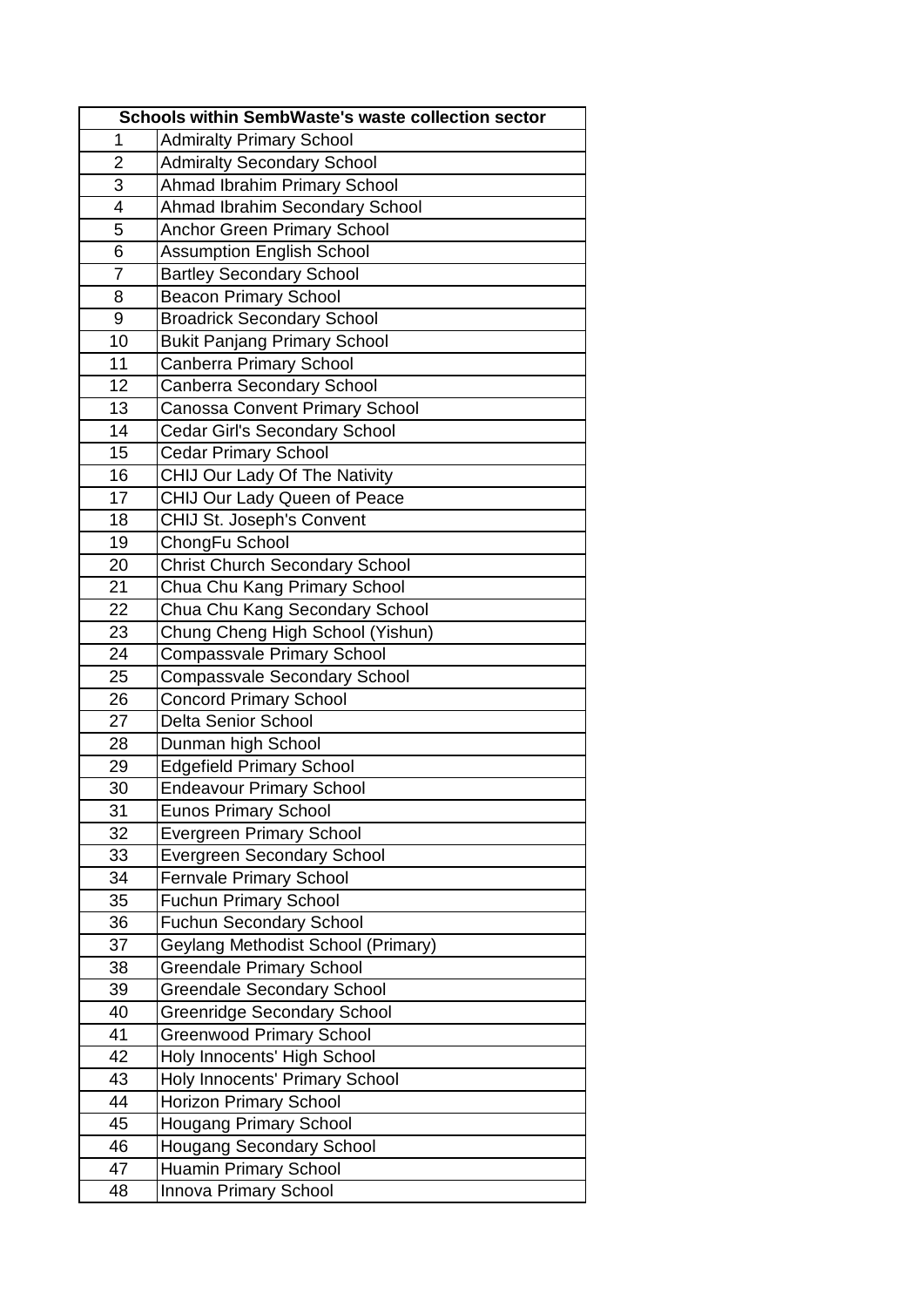| 49 | Kong Hwa School                                |
|----|------------------------------------------------|
| 50 | Kranji Primary School                          |
| 51 | <b>Marsiling Primary School</b>                |
| 52 | <b>Marsiling Secondary School</b>              |
| 53 | Mee Toh School                                 |
| 54 | Nan Chiau High School                          |
| 55 | Nan Chiau Primary School                       |
| 56 | Naval Base Primary School                      |
| 57 | Naval Base Secondary School                    |
| 58 | North Vista Primary School                     |
| 59 | Northbrooks Secondary School                   |
| 60 | <b>Northland Primary School</b>                |
| 61 | Northoaks Primary school                       |
| 62 | <b>Orchid Park Secondary School</b>            |
| 63 | Paya Lebar Methodist Girls' School (Secondary) |
| 64 | Pei Hwa Secondary School                       |
| 65 | <b>Peiying Primary School</b>                  |
| 66 | <b>Punggol Green Primary School</b>            |
| 67 | <b>Punggol Primary School</b>                  |
| 68 | <b>Punggol Secondary School</b>                |
| 69 | <b>Punggol View Primary School</b>             |
| 70 | Qihua Primary School                           |
| 71 | <b>Regent Secondary School</b>                 |
| 72 | <b>Riverside Secondary School</b>              |
| 73 | <b>Rivervale Primary School</b>                |
| 74 | Sembawang Primary School                       |
| 75 | Sembawang Secondary School                     |
| 76 | Seng Kang Primary School                       |
| 77 | Seng Kang Secondary School                     |
| 78 | Serangoon Secondary School                     |
| 79 | Si Ling Primary School                         |
| 80 | South View Primary School                      |
| 81 | <b>Stamford Primary School</b>                 |
| 82 | <b>Teck Whye Primary School</b>                |
| 83 | <b>Teck Whye Secondary School</b>              |
| 84 | <b>Unity Primary School</b>                    |
| 85 | <b>Wellington Primary School</b>               |
| 86 | <b>West Spring Primary School</b>              |
| 87 | <b>Woodgrove Primary School</b>                |
| 88 | <b>Woodgrove Secondary School</b>              |
| 89 | <b>Woodlands Primary School</b>                |
| 90 | <b>Woodlands Ring Primary School</b>           |
| 91 | <b>Woodlands Ring Secondary School</b>         |
| 92 | <b>Woodlands Secondary School</b>              |
| 93 | XingHua Primary School                         |
| 94 | XinMin Primary School                          |
| 95 | Xishan Primary School                          |
| 96 | Yew Tee Primary School                         |
| 97 | Yio Chu Kang Primary School                    |
| 98 | <b>Yishun Primary School</b>                   |